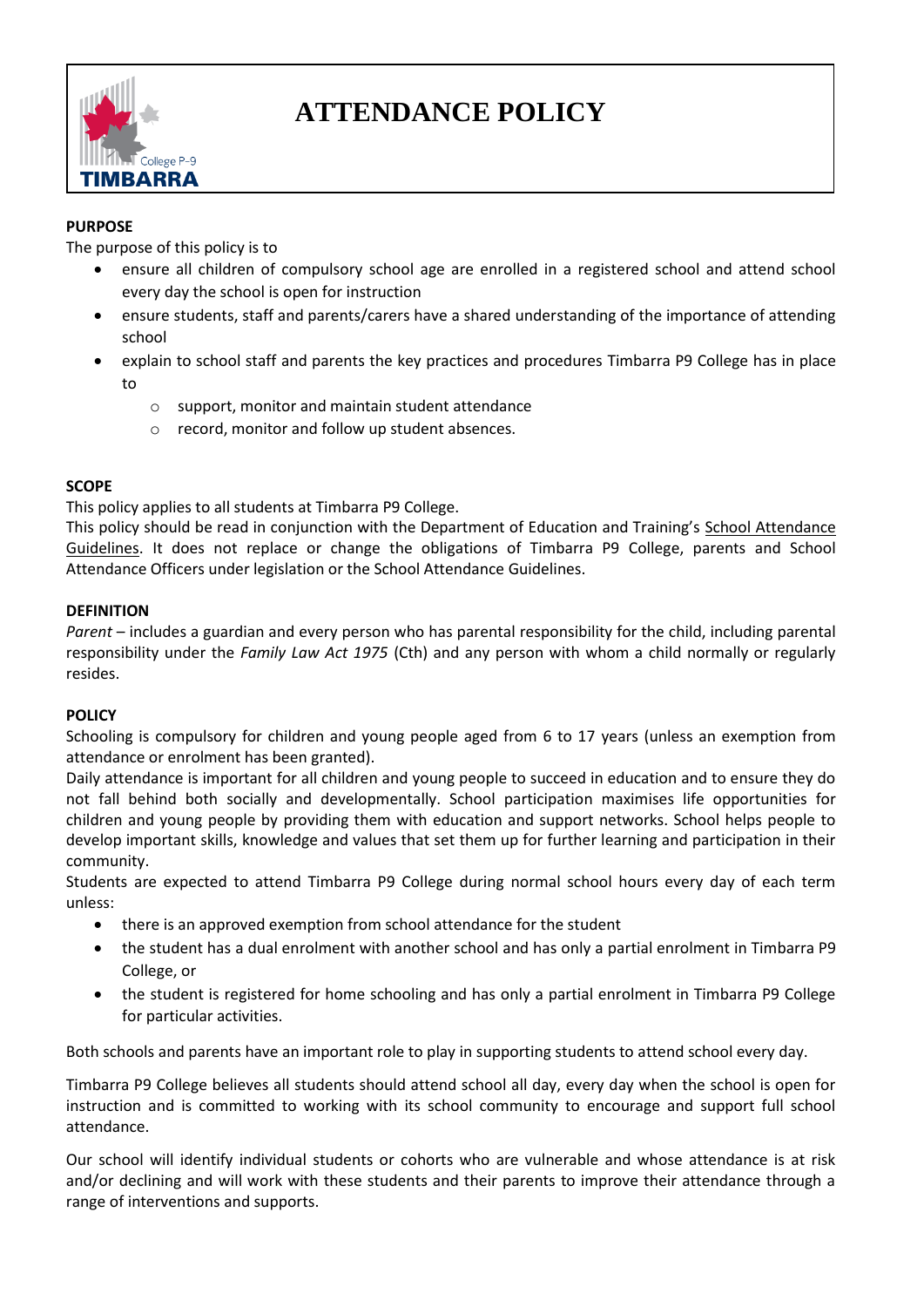Students are committed to attending school every day, arriving on time and are prepared to learn. Our students are encouraged to approach a teacher and seek assistance if there are any issues that are affecting their attendance.

Timbarra P9 College parents are committed to ensuring their child/children attend school on time every day when instruction is offered, to communicating openly with the school and providing valid explanations for any absence.

Parents will communicate with the relevant staff at Timbarra P9 College about any issues affecting their child's attendance and work in partnership with the school to address any concerns.

Parents will provide a reasonable explanation for their child's absence from school and endeavour to schedule family holidays, appointments and other activities outside of school hours.

### **Supporting and promoting attendance**

Timbarra P9 College *Student Wellbeing and Engagement Policy* supports student attendance.

# **Recording attendance**

Timbarra P9 College Primary Teachers must record student attendance twice per day. This is necessary to:

- meet legislative requirements
- discharge Timbarra P9 College duty of care for all students

Attendance will be recorded by classroom teacher at the start of the day by 9.10am and after lunch by 2.40pm using Compass.

If students are in attendance at a school approved activity, the teacher in charge of the activity will record them as being present.

Timbarra P9 College Secondary Teachers must record attendance in every class. This is necessary to:

- meet legislative requirements
- discharge Timbarra P9 College's duty of care for all students

Attendance will be recorded at the start of each lesson by the classroom teacher within the first 5 minutes using Compass.

If students are in attendance at a school approved activity, the teacher in charge of the activity will record them as being present.

#### **Recording absences**

For absences where there is no exemption in place, a parent must provide an explanation on each occasion to the school.

Parents should notify Timbarra P9 College of absences by:

- Logging your child's absence using our school's IT platform Compass [https://timbarrap9](https://timbarrap9-vic.compass.education/) [vic.compass.education/](https://timbarrap9-vic.compass.education/)
- Contacting reception *on 9704 2744*
- Informing the classroom teacher if it is a planned absence

If a student is absent on a particular day and the school has not been previously notified by a parent, or the absence is otherwise unexplained, Timbarra P9 College will notify parents by telephone. Timbarra P9 College will attempt to contact parents as soon as practicable on the same day of the unexplained absence, allowing time for the parent to respond.

If contact cannot be made with the parent (due to incorrect contact details), the school will attempt to make contact with any emergency contact/s nominated on the student's file held by the school.

Timbarra P9 College will keep a record of the reason given for each absence. The principal will determine if the explanation provided is a **reasonable excuse** for the purposes of the parent meeting their responsibilities under the *Education Training Reform Act 2006* and the School Attendance Guidelines.

If Timbarra P9 College considers that the parent has provided a **reasonable excuse** for their child's absence the absence will be marked as '**excused absence**'.

If the school determines that no reasonable excuse has been provided, the absence will be marked as '**unexcused absence**'.